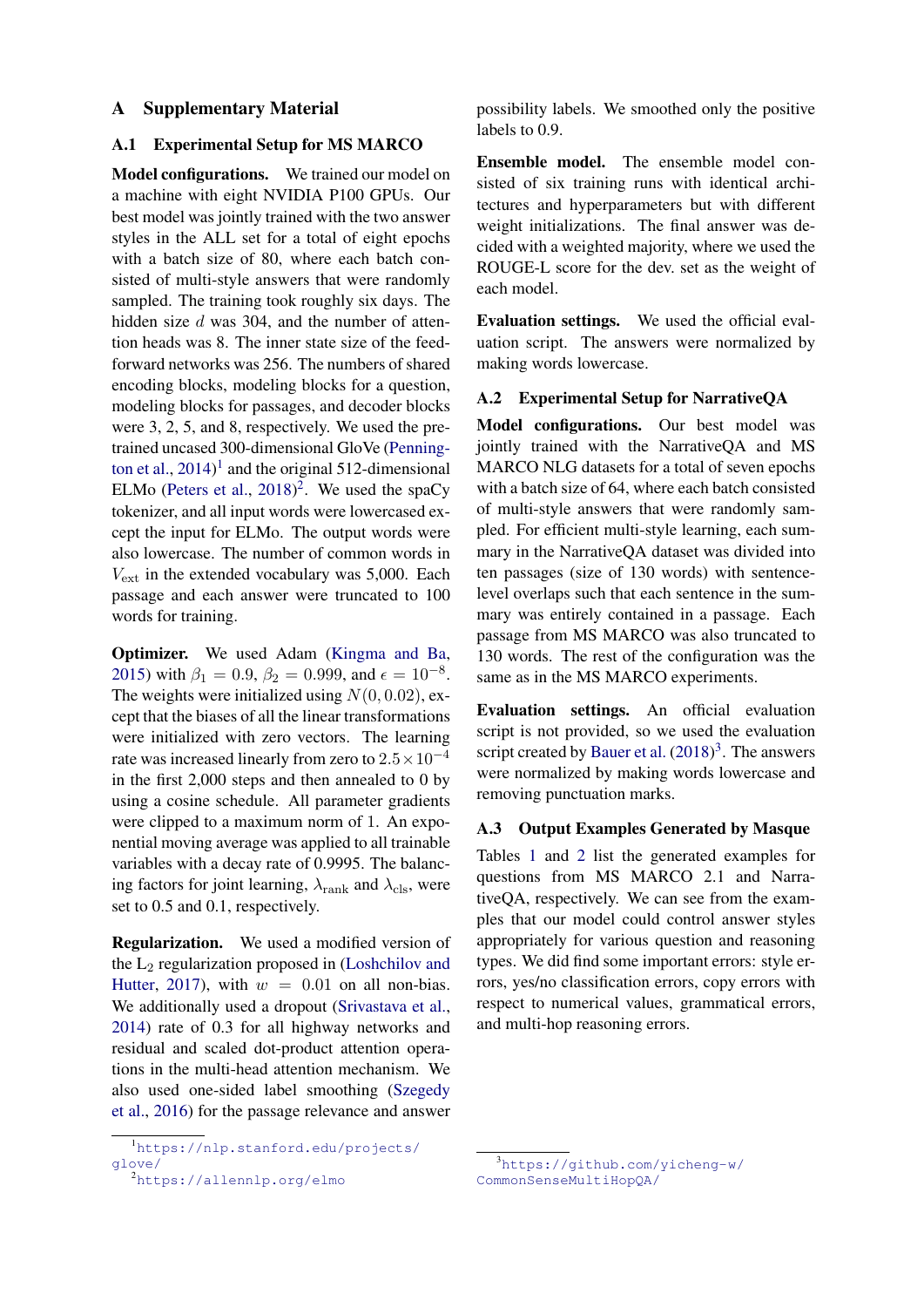<span id="page-1-0"></span>(a) Question: why your body would feel like it is shaking

Relevant Passage: Shaking is a symptom in which a person has tremors (shakiness or small back and forth movements) in part or all of his body. Shaking can be due to cold body temperatures, rising fever (such as with infections), neurological problems, medicine effects, drug abuse, etc. ...Read more.

Reference Answer (Q&A): Shaking can be due to cold body temperatures, rising fever (such as with infections), neurological problems, medicine effects, drug abuse, etc.

**Prediction (Q&A)**: because of cold body temperatures , rising fever , neurological problems , medicine effects , drug abuse .  $\checkmark$ Reference Answers (NLG): Shaking can be due to cold body temperatures, rising fever, neurological problems, medicine effects and drug abuse. / Body would feel like it is shaking due to cold body temperatures, rising fever, neurological problems, medicine effects, drug abuse.

**Prediction (NLG):** your body would feel like it is shaking because of cold body temperatures, rising fever, neurological problems , medicine effects , drug abuse . ✓

(b) Question:  $\frac{1}{2}$  is the name used to refer to the era of legalized segregation in the united states Relevant Passage: Jim Crow law, in U.S. history, any of the laws that enforced racial segregation in the South between the end of Reconstruction in 1877 and the beginning of the civil rights movement in the 1950s.

Reference Answer (Q&A): Jim Crow

Prediction (Q&A): jim crow ✓

Reference Answer (NLG): Jim Crow is the name used to refer to the era of legalized segregation in the United States. Prediction (NLG): jim crow is the name used to refer to the era of legalized segregation in the united states . ✓

(c) Question: average height nba player

Relevant Passage: The average height of an NBA player is around 6 feet 7 inches. The tallest NBA player ever was Gheorghe Muresan, who was 7 feet 7 inches tall. In contrast, the shortest NBA player ever was Tyrone Muggsy Bogues, who was 5 feet 3 inches tall.

Reference Answer (Q&A): Around 6 feet 7 inches

Prediction (Q&A): 6 feet 7 inches √

Reference Answers (NLG): The average height of NBA players is around 6 feet, 7 inches. / The height of NBA player is around 6 feet 7 inches.

Prediction (NLG): the average height of an national basketball association player is 6 feet 7 inches . ✓

(d) Question: population of henryetta ok

Relevant Passage: With it's population of 5,927 people, Henryetta represented 14.79% of the county's total. In addition, where the city of Henryetta has a population density of 891 people per square mile [344.2 people/km2], Okmulgee County averages 57.5 people per square mile [22.19 people/km2].

Reference Answer (Q&A): 5927

**Prediction (Q&A)**: the population of henryetta, oklahoma is 5,927 .  $\checkmark$  (content is OK, but style is NG  $\checkmark$ ) Reference Answer (NLG): The population of Henryetta, Oklahoma is 5,927. Prediction (NLG): the population of henryetta, oklahoma is 5,927. ✓

(e) Question: does gameplay programmer need math skill

Relevant Passage: A good computer programmer is more of a problem solver and logical thinker than a math buff. And besides, the industry is peppered with many successful computer programmers who do not really know much about mathematics.

Reference Answer (Q&A): No

Prediction (Q&A): yes  $X$ Reference Answers (NLG): No, a gameplay programmer doesn't need math skill. / No, gameplay programmer do not need an math skill.

Prediction (NLG): no, gameplay programmer does not need math skill. √

(f) Question: how long does a freezer take to cool down

Relevant Passage: Quick Answer. It takes anywhere from three to 24 hours for a refrigerator to reach safe temperatures for storing food, depending on the size and type of unit. When the refrigerator compartment reaches 40 degrees Fahrenheit and the freezer reaches 5 degrees Fahrenheit, it is safe to transfer food items. Keep Learning.

Reference Answer (Q&A): 24 hours

**Prediction (Q&A):** 4 to 5 hours  $X$ 

Reference Answers (NLG): A freezer takes 24 hours to cool down. / A freezer take to cool down is 24 hours. Prediction (NLG): a freezer takes 4 to 12 hours to cool down .  $\times$ 

Table 1: Output examples generated by Masque from MS MARCO. The model was trained with the Q&A and NLG styles. The relevant passage is one that an annotator selected to compose the reference answer. The model could control answer styles appropriately for (a) natural language, (b) cloze-style, and (c) keywords questions. (d) The answer style was incorrect. (e) The answers were not consistent between the styles. (f) Copying from numerical words worked poorly. There were some grammatical errors in the generative answers, which are underlined.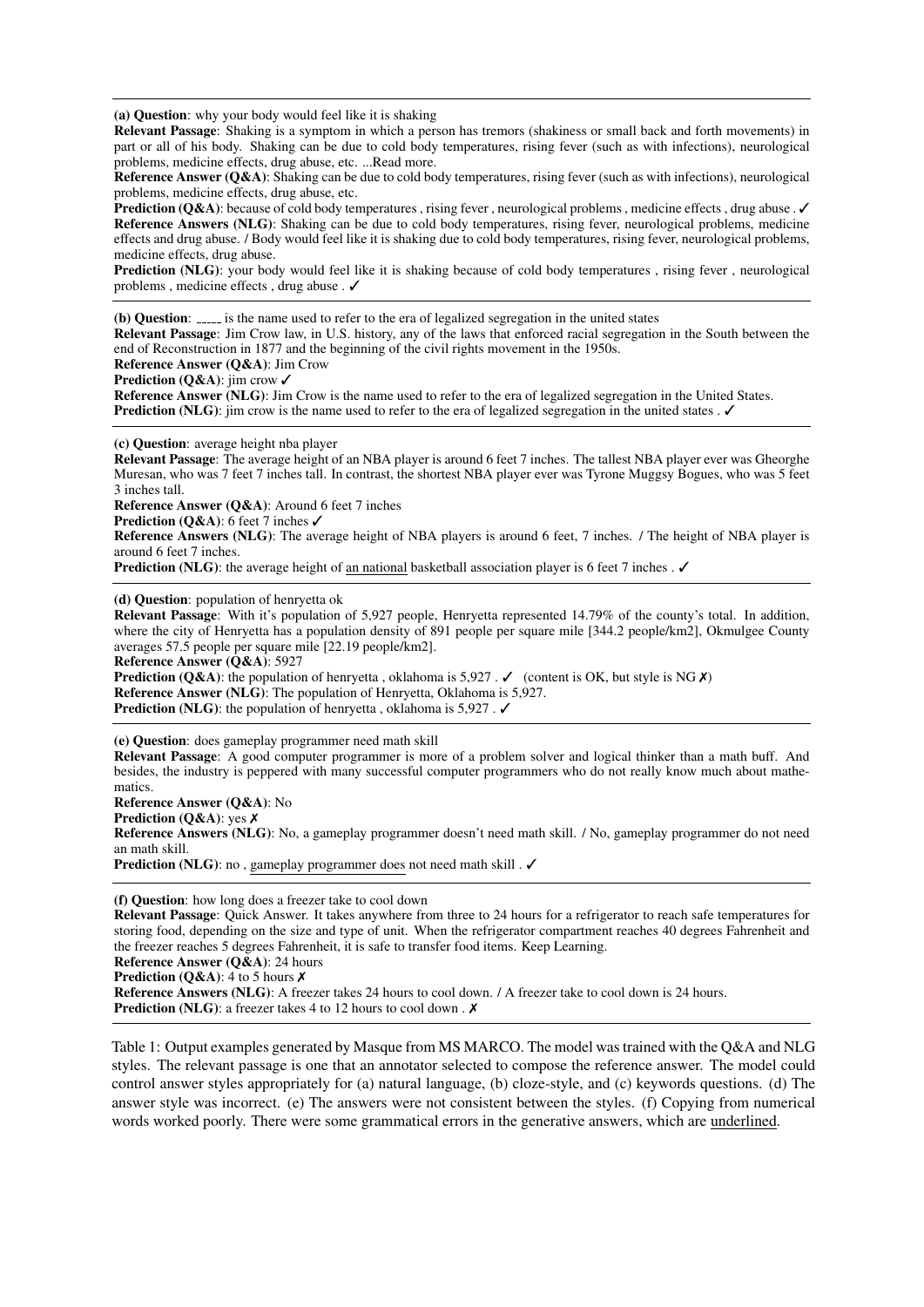<span id="page-2-0"></span>(a) Question: Where does Mark broadcast his radio station?

Summary: Mark Hunter (Slater), a high school student in a sleepy suburb of Phoenix, Arizona, starts an FM pirate radio station that broadcasts from the basement of his parents' house. Mark is a loner, an outsider, whose only outlet for his teenage angst and aggression is his unauthorized radio station. His pirate station's theme song is "Everybody Knows" by Leonard Cohen and there are glimpses of cassettes by such alternative musicians as The Jesus and Mary Chain, Camper Van Beethoven, Primal Scream, Soundgarden, Ice-T, Bad Brains, Concrete Blonde, Henry Rollins, and The Pixies. By day, Mark is seen as a loner, hardly talking to anyone around him; by night, he expresses his outsider views about what is wrong with American society. When he speaks his mind about what is going on at his school and in the community, more and more of his fellow students tune in to hear his show. (...)

Reference Answers: In his parent's basement. / His parents' basement.

Prediction (NOA): the basement of his parents ' house √

Prediction (NLG): mark broadcast his radio station in the basement of his parents ' house . ✓

#### (b) Question: Fletch is a reporter for what newspaper?

Summary: Los Angeles Times reporter Irwin "Fletch" Fletcher (Chase) is writing an article exposing drug trafficking on the beaches of Los Angeles. Posing as an addict during his investigation, he is approached by Boyd Aviation executive vice president Alan Stanwyk (Matheson) who mistakenly assumes Fletch is a junkie. Stanwyk claims to have bone cancer, with only months left to live, and wishes to avoid the pain and suffering. Stanwyk offers \$50,000 for Fletch to come to his mansion in a few days time, kill him, and then escape to Rio de Janeiro, staging the murder to look like a burglary. Fletch, while not completely convinced on the truth of Stanwyk's story, reluctantly agrees to the plan. Along with his colleague Larry (Davis), he begins investigating Stanwyk instead of completing his drug trafficking expos, much to the disapproval of his overbearing editor Frank Walker (Libertini). Disguised as a doctor, Fletch accesses Stanwyk's file at the hospital and learns Stanwyk lied about having cancer. (...)

Reference Answers: Los Angeles Times / Los Angeles Prediction (NQA): los angeles times ✓ Prediction (NLG): fletch is a reporter for los angeles times . ✓

(c) Question: How long approximately was the voyage from London to Thailand supposed to take?

Summary: (...) The story is set twenty-two years earlier, when Marlow was 20. With two years of experience, most recently as third mate aboard a crack clipper, Marlow receives a billet as second mate on the barque Judea. The skipper is Captain John Beard, a man of about 60. This is Beard's first command. The Judea is an old boat, belonging to a man "Wilmer, Wilcox or something similar", suffering from age and disuse in Shadewell basin. The 400-ton ship is commissioned to take 600 tons of coal from England to Thailand. The trip should take approximately 150 days. The ship leaves London loaded with sand ballast and heads north to the Senn river to pick up the cargo of coal. On her way, the Judea suffers from her ballast shifting aside and the crew go below to put things right again. The trip takes 16 days because of inclement weather, and the battered ship must use a tug boat to get into port. The Judea waits a month on the Tyne to be loaded with coal. The night before she ships out she is hit by a steamer, the Miranda or the Melissa. The damage takes another three weeks to repair. Three months after leaving London, the Judea ships off for Bangkok. The Judea travels through the North Sea and Britain. 300 miles west of the Lizard a winter storm, 'the famous winter gale of twenty-two years ago', hits. (...) Reference Answers: Approximately 150 days / 150 days

Prediction (NQA): 150 days √

Prediction (NLG): the voyage from london to thailand was supposed to take 150 days . ✓

#### (d) Question: Why does Jamie start avoiding Landon?

Summmary: (...) During these functions, Landon notices Jamie Sullivan, a girl he has known since kindergarten and who has attended many of the same classes as him, and is also the local minister's daughter. Since he's one of the in-crowd, he has seldom paid any attention to Jamie, who wears modest dresses and owns only one sweater. Jamie is labeled an outsider and a geek. She makes no attempt to wear make-up or otherwise improve her looks or attract attention to herself. Landon has trouble learning his lines for the play. Jamie, who is also in the play, agrees to help him on one condition: Jamie warns Landon not to fall in love with her; he laughs it off and dismisses it as a foolish idea. Landon and Jamie begin practicing together at her house after school. They get to know each other and a spark of affection arises between them. On the opening night of the play, Jamie astounds Landon and the entire audience with her beauty and her voice. Onstage at the peak of the ending to the play, Jamie sings. When Jamie finishes, Landon improvises and kisses her which is not a part of the play. Afterwards, Jamie avoids Landon, and it is not until Landon's friends play a cruel prank on Jamie and he protects her in opposition to his friends that she warms up to him again. Landon asks Jamie on a date soon after, but Jamie says her father doesn't allow her to date.  $\left( \ldots \right)$ 

Reference Answers: Because he kissed her in the play. / He kisses her **Prediction** (NOA): he is not a part of the play  $\chi$ **Prediction** (NLG): he is not a part of the play  $\chi$ 

Table 2: Output examples generated by Masque from NarrativeQA. The model was trained with the NarrativeQA (NQA) and MS MARCO (NLG) styles. It could control answer styles appropriately for questions that required (a,b) single-sentence reasoning and (c) multi-sentence reasoning. (d) Example of an error in multi-sentence reasoning. There were some grammatical errors in the generative answers, which are underlined.